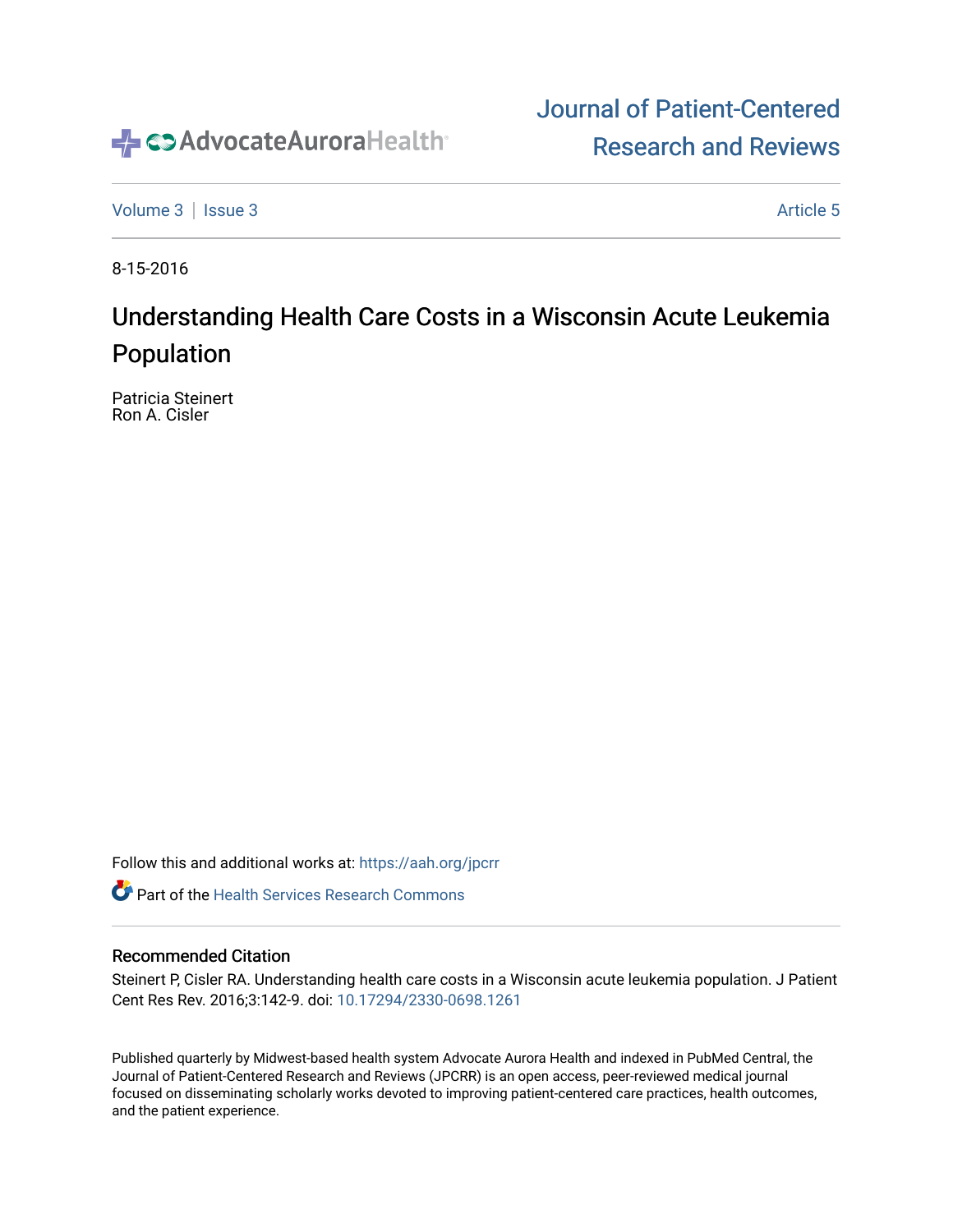# **Understanding Health Care Costs in a Wisconsin Acute Leukemia Population**

Patricia Steinert, PhD, MBA,<sup>1,3</sup> Ron A. Cisler, PhD, MS<sup>1,2,4</sup>

 *University of Wisconsin-Milwaukee, Milwaukee, WI Center for Urban Population Health, Milwaukee, WI Medical College of Wisconsin, Milwaukee, WI University of Wisconsin-Madison School of Medicine and Public Health, Madison, WI*

| <b>Purpose</b>     | We investigated factors driving health care costs of patients with a diagnosis of acute myeloid and<br>acute lymphoblastic leukemia.                                                                                                                                                                                                                                                                                                                                                                                                                                                                                                      |
|--------------------|-------------------------------------------------------------------------------------------------------------------------------------------------------------------------------------------------------------------------------------------------------------------------------------------------------------------------------------------------------------------------------------------------------------------------------------------------------------------------------------------------------------------------------------------------------------------------------------------------------------------------------------------|
| <b>Methods</b>     | Standard costs identified in insurance claims data obtained from the Wisconsin Health Information<br>Organization were used in a sample of 837 acute leukemia patients from April 2009 to June 2011. The<br>Andersen behavioral model of health care utilization guided selection of patient and community factors<br>expected to influence health care costs. A generalized linear model fitting gamma-distributed data with<br>log-link technique was used to analyze cost.                                                                                                                                                             |
| <b>Results</b>     | Type of treatment received and disease severity represented significant cost drivers, and patients<br>receiving at least some of their treatment from academic medical centers experienced higher costs.<br>Inpatient care and pharmacy costs of patients who received treatment from providers located in areas<br>of higher poverty experienced lower costs, raising questions of potential treatment and medical practice<br>disparities between provider locations. Directions of study findings were not consistent between<br>different types of services received and underscore the complexity of investigating health care cost. |
| <b>Conclusions</b> | While prevalence of acute leukemia in the United States is low compared to other diseases, its extreme<br>high cost of treatment is not well understood and potentially influences treatment decisions. Acute<br>leukemia health care costs may not follow expected patterns; further exploration of the relationship<br>between cost and the treatment decision, and potential treatment disparities between providers in<br>different socioeconomic locations, is needed. (J Patient Cent Res Rev. 2016;3:142-149.)                                                                                                                     |
| <b>Keywords</b>    | health care costs; acute leukemia cost; administrative data use                                                                                                                                                                                                                                                                                                                                                                                                                                                                                                                                                                           |

As the United States health care system works to control health care costs, it becomes increasingly important to understand the factors associated with high-cost care.<sup>1</sup> Exploring cost factors of low-prevalence but highcost cancers is important to both identify and better understand underlying health care utilization patterns and cost. In 2007, Yu found the use of prolonged hospital care, high levels of medical technology and specialized health care services resulted in a high cost of treatment.<sup>2</sup> To achieve long-term survival, patients diagnosed with acute leukemia are expected to utilize diverse health care services.

Prior models of health care utilization have identified patient and community factors as determinants in the use of services.<sup>3-5</sup> Specifically, the Andersen behavioral model proposes that an individual's health care use can be attributed to individual and community or organizational factors that will either increase or decrease utilization.4 Utilization factors are associated with biology (such as age and gender), social structure (such as education, occupation, ethnicity, environment and culture), and health beliefs (such as attitudes, values and knowledge). Furthermore, the availability of individual and community resources like income, insurance, transportation and diversity of services

Correspondence: Patricia Steinert, PhD, MBA, 9200 W. Wisconsin Avenue, Milwaukee, WI, 53226, T: 414-805-0648, F: 414-805-0714, Email: psteinert@mcw.edu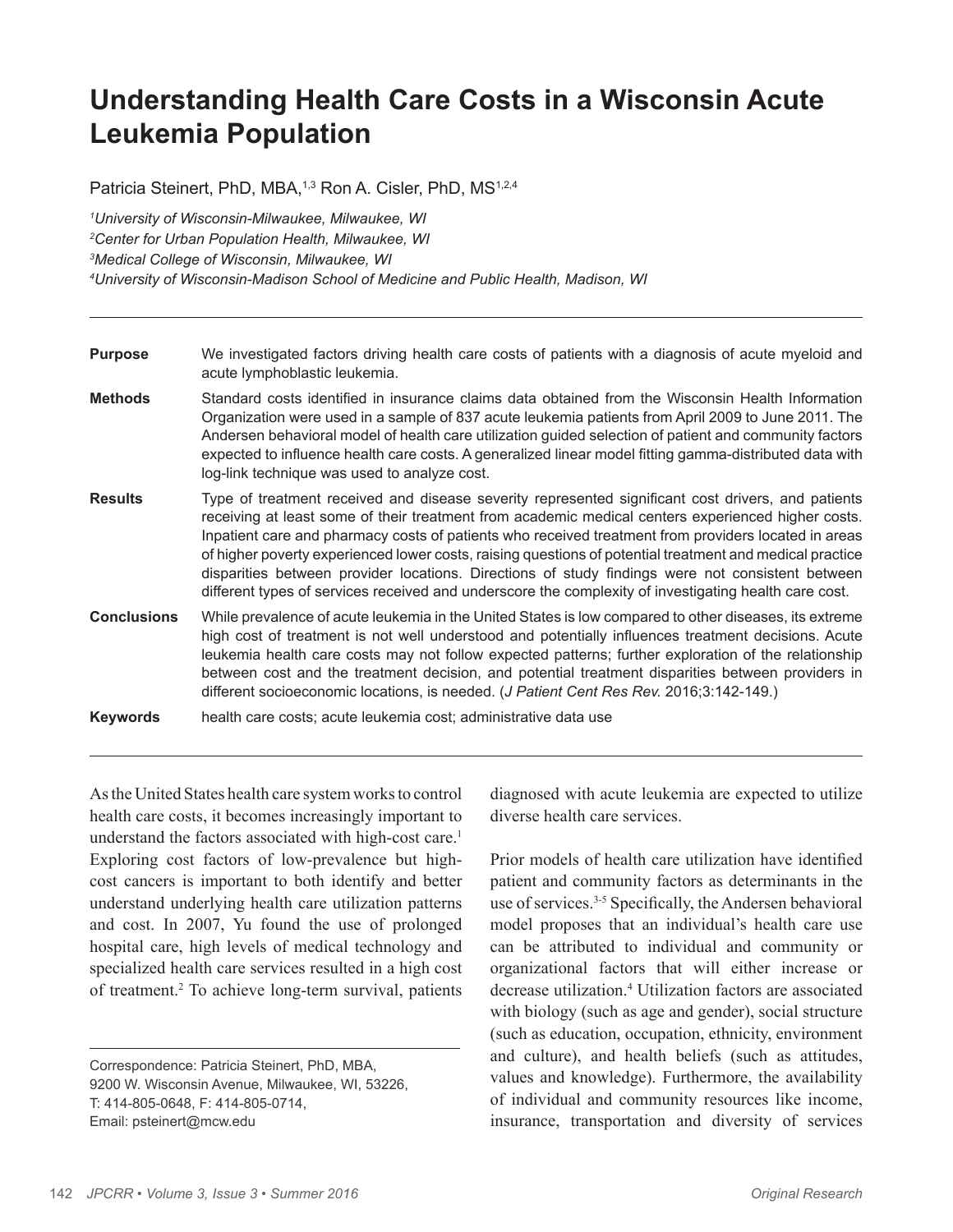offered drive the use of health care. Finally, utilization may be influenced by the individual's perceived or evaluated need for these services as well as his or her ability to access health care resources, work within the health care system and effectively manage the clinical problem. Understanding cost factors of uncommon, high-cost cancers is important to patients, providers and communities impacted by these diseases.

This study investigated patient and community variables that may influence the cost of treatment for patients in Wisconsin diagnoses with acute myeloid leukemia or acute lymphoblastic leukemia. More specifically, this study sought to identify factors that may influence higher cost treatment of these two diseases.

## **METHODS**

## **Data Source and Study Population**

This study received approval from the University of Wisconsin-Milwaukee Institutional Review Board. Insurance claims data obtained from the Wisconsin Health Information Organization (WHIO) Datamart were used to identify a study population of 837 acute leukemia patients treated with chemotherapy alone or chemotherapy and hematopoietic stem cell transplant (HCT) from April 2009 to June 2011. WHIO is a statewide collaboration of insurance companies, health care providers, large employers and public agencies. Starting in 2005, this group developed a state-level database of health insurance claims in order to provide data useful for examining health care issues related to quality, efficiency and safety within the state of Wisconsin.6 Access to the data is available through the WHIO Health Analytics Exchange, a database reporting system covering more than 247.6 million insurance claims for care to roughly 3.8 million Wisconsin residents. The exchange began collecting data in 2008 and provides access to a rolling 27 months of data, a total of 23.1 million episodes of care. Version 6 of the WHIO Datamart contains information for approximately 64.9% of Wisconsin's population. Commercial claims represent 42% of the total, 25% are Medicaid Fee-For-Service claims, 20% are Medicaid HMO claims, and 13% are Medicare claims. The active WHIO Datamart contains 24 months of insurance claims data collected over 27 months for completeness and refreshed approximately every 6 months.<sup>6</sup>

The study population included all patients with an ICD-9 diagnosis code of acute myeloid leukemia or acute lymphoblastic leukemia present in the WHIO database within the 2009–2011 timeframe. Claims costs were categorized and are presented as billed cost, paid cost and standard cost; standard cost is used in these analyses. Finkler previously identified the appropriate use of standard cost for studies with the perspective of actual operational cost or resources used.7 WHIO calculates a standard cost variable to adjust for variations related to insurance contracting, region and disease severity and comorbidity, which is expected to provide a closer estimate of actual cost.

### **Design and Variables**

This study is a cross-sectional secondary analysis of insurance claims data from the WHIO Datamart for patients with acute leukemia. With guidance from the Andersen model, study variables (Table 1) were included based on their expected influence on health care cost at the patient and community level.

Patient county and provider location percentage below poverty variables were calculated using WHIO data combined with U.S. Census data. Six cost criterion variables were analyzed separately: 1) total cost, 2) ancillary cost, 3) inpatient cost, 4) outpatient cost, 5) pharmacy cost, and 6) professional cost. Data were not consistently available for each cost criterion; therefore, while the total cost data set included all 837 patients, each analysis utilized only the data and corresponding population size available per cost criterion.

#### **Statistical Analyses**

Use of administrative databases in health care cost research is challenging due to the limitations of patient demographics, disruption in coverage, availability of clinical outcomes and censored data. Using prior literature as a guide, a generalized linear model (GLM) fitting gamma-distributed data with log-link technique was selected. Literature comparing GLMs for use in health economic analysis suggests the gamma log-link model as a candidate to provide a good fit for health care cost data, given its tendency for skewness, excess zeros and heavy right tails.8-11 The final statistical model was selected after a comprehensive assessment of study data as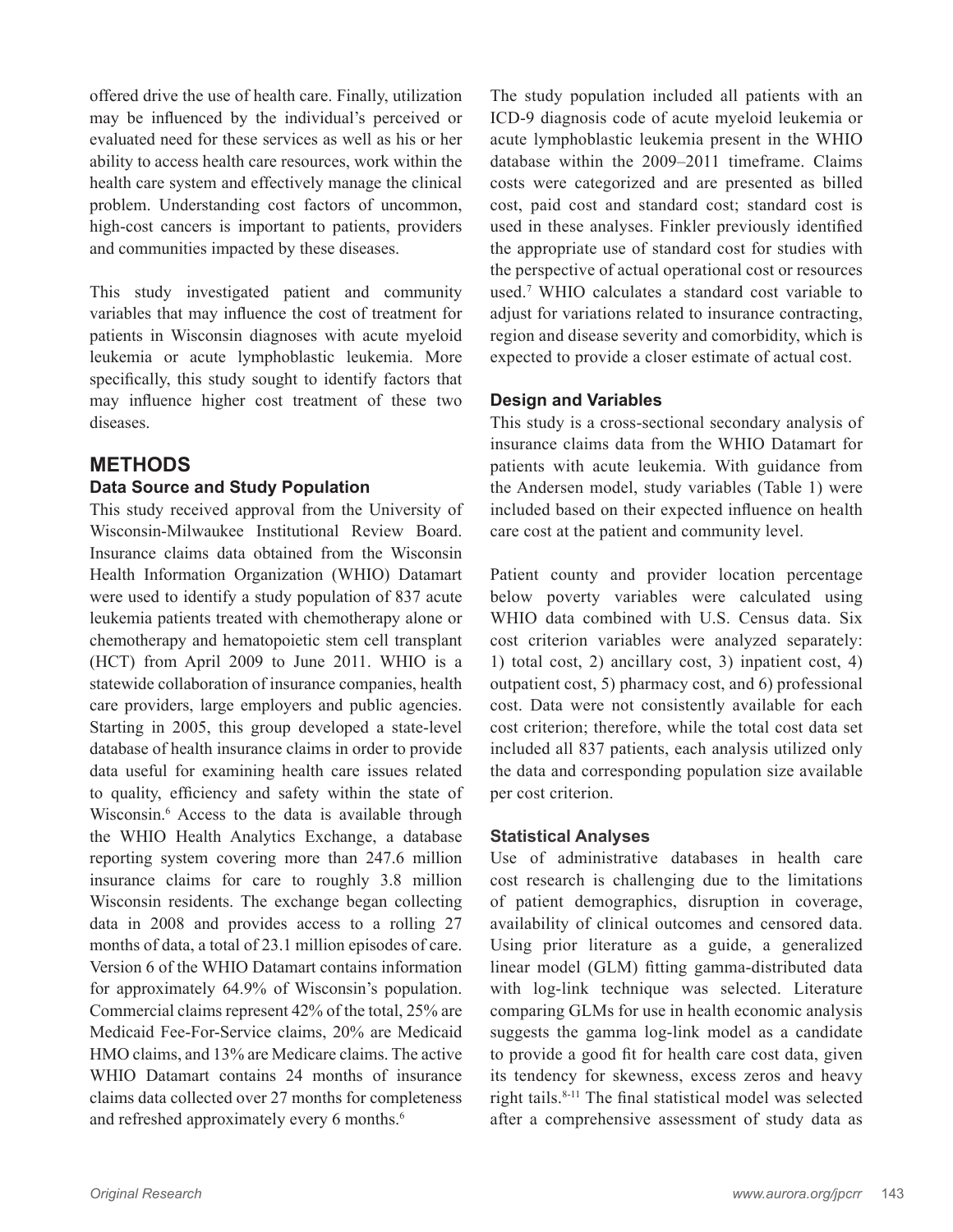| Variable                                                           | <b>Behavioral model type</b>   | <b>Measurement or range</b>                                                     | <b>WHIO DataMart</b>                                                                                                                                                                         |
|--------------------------------------------------------------------|--------------------------------|---------------------------------------------------------------------------------|----------------------------------------------------------------------------------------------------------------------------------------------------------------------------------------------|
| Leukemia diagnosis cost:<br>ICD-9 code 204.xx<br>ICD-9 code 205.xx | Criterion variable             | Total<br>Inpatient<br>Outpatient<br>Pharmaceutical<br>Ancillary<br>Professional | $Cost = $<br>$Cost = standard$<br>Service type:<br>Ancillary $= 1$<br>Inpatient $= 2$<br>Outpatient = $3$<br>Professional = 4<br>Pharmacy = $7$ (does not<br>include retail pharmacy claims) |
| Age                                                                | Predisposing<br>characteristic | $1-90$ years                                                                    | Age                                                                                                                                                                                          |
| Gender                                                             | Predisposing<br>characteristic | $0 = male$<br>$1 =$ female                                                      | Gender                                                                                                                                                                                       |
| Length of follow-up                                                | Predisposing<br>characteristic | 1-25 months                                                                     | End date of service to start date<br>of service                                                                                                                                              |
| Episode severity level                                             | Need characteristic            | $1 =$ low<br>$2 = low/medium$<br>$3 = high/medium$<br>$4 = high$                | Severity = highest level of<br>severity coded                                                                                                                                                |
| Treatment type                                                     | Need characteristic            | $0 =$ chemotherapy only<br>1 = chemotherapy and HCT                             | ICD code                                                                                                                                                                                     |
| Patient ZIP code; % of<br>county below poverty level               | <b>Enabling resources</b>      | ZIP: 5-digit character; County<br>poverty: continuous ratio                     | ZIP code; U.S. Census for %<br>of all people below poverty level                                                                                                                             |
| Payer type                                                         | Enabling resources             | $0 =$ commercial<br>$1 =$ public                                                | Payer type = public payer coded<br>when present                                                                                                                                              |
| Provider type                                                      | Enabling resources             | $0 =$ community<br>$1 = academic$                                               | Provider name                                                                                                                                                                                |
| Provider ZIP code; % of<br>ZIP below poverty level                 | Enabling resources             | ZIP: 5 digit character;<br>Provider ZIP poverty: %                              | ZIP code; U.S. Census for %<br>of all people below poverty level                                                                                                                             |

#### **Table 1.** Description of Study Variables

*HCT, hematopoietic stem cell transplant.*

well as for its ability to accommodate right-skewed data, the presence of zeros, differences in follow-up, many low-cost events versus few high-cost events, and overall fit considering model assumptions. The modified Park's test identified both Poisson and gamma family distributions as appropriate, given the cost criterion assessed, and visual inspection of residuals associated with raw and log-transformed data supported use of the log-link for approximating a normal distribution.

Modeling techniques used in this study ultimately produced estimates of predictor variable effect

size  $(e^{\beta})$ , quantifying the magnitude of change in mean criterion value per 1-unit change in the predictor variable and offering the advantage of easier comparison and interpretation of differences between groups.12-14 Each cost criterion variable was modeled to determine: 1) if a patient's predisposing characteristics (i.e. age, gender and length of followup), need for service factors (i.e. treatment type and episode severity), and enabling patient and community resources (i.e. percentage of residents in patient's county in poverty, payer type, provider type and percentage of residents in provider location in poverty) were predictive of cost; and 2) the magnitude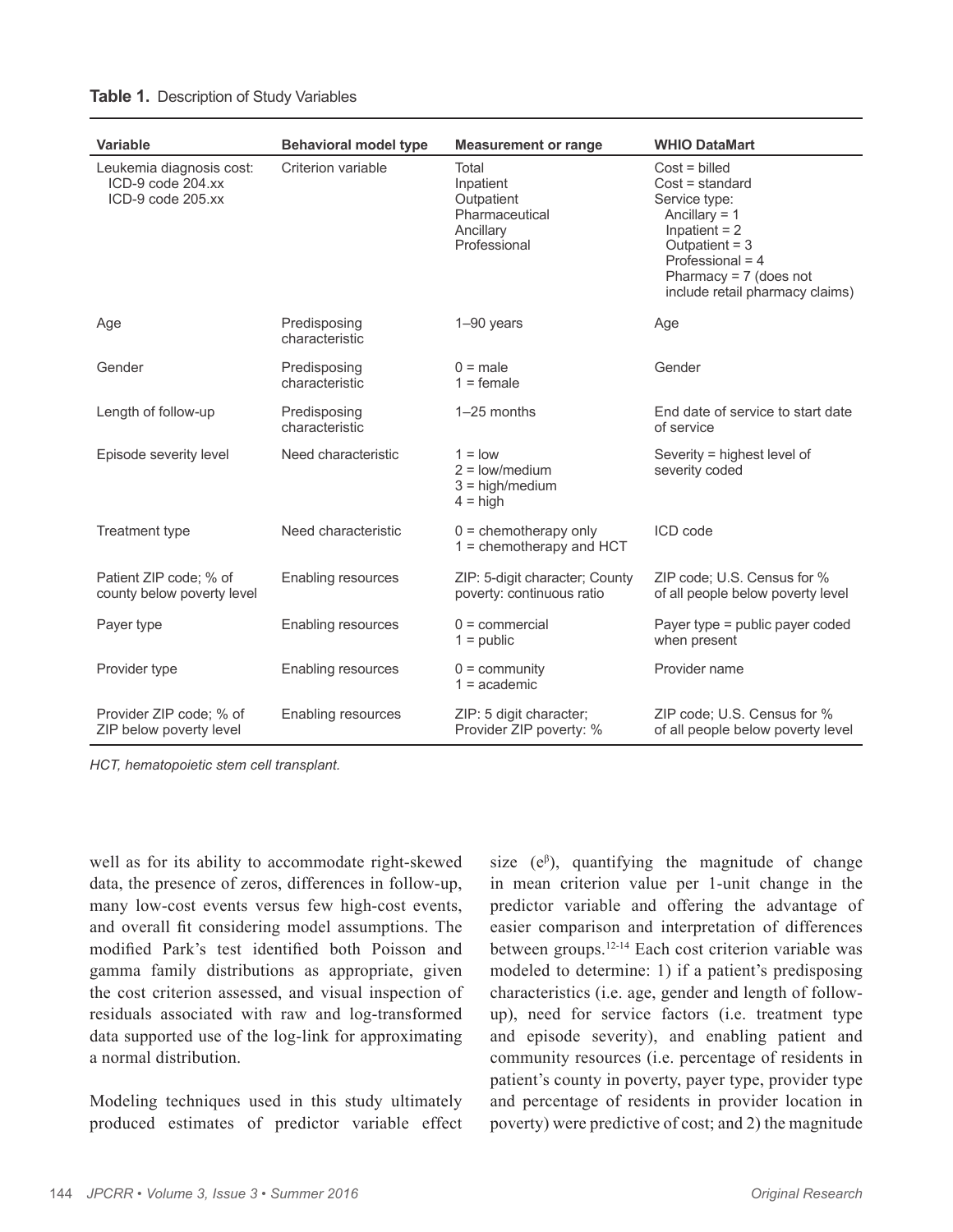of predictor variable influence on cost criterion variables. To identify variables that significantly influenced cost, each cost criterion was initially analyzed in a full model using all study variables. Table 2 provides the description of the final GLM gamma log-link models.

Variables for analysis in reduced models were identified in the GLM using a chi-squared test of the likelihood ratio with  $\alpha$  of 0.05. Finally, a two-step hierarchical model was used to assess the influence of patient and community enabling variables over and above the influence of a patient's predisposing characteristics and need for services. This model began with the predisposing and need variables, then added the patient and community enabling variables.

## **RESULTS**

Descriptive information of standard cost for each criterion variable is shown in Table 3. Mean standard cost varies greatly between criterion variables, for which inpatient costs were highest and ancillary costs lowest. Large differences were noted between mean and median cost, however, both follow similar direction.

Each significant full-model predictor variable also was significant in the reduced model. Only total cost was analyzed in the hierarchical model, and the results were the same as those of the reduced model. Reduced model results are presented as mean ratios and used a coefficient of variation, which represents the ratio of differences between groups as e<sup>β</sup> (Table 4).

#### **Table 2.** Final GLM Gamma Log-Link Models

#### **Variable**

- 1.  $E(Y_{\text{Totalcost}})$  = exp( $\beta_0 + \beta_1$ lengthoffollow-up +  $\beta_2$ age +  $\beta_3$ gender +  $\beta_4$ treatmenttype +  $\beta_5$ severity +  $\beta_6$ county%belowpoverty +  $\beta_7$ payertype +  $\beta_8$ providertype +  $\beta_9$ provider%belowpoverty)
- 2.  $E(Y_{\text{Ancillarycost}}) = \exp(\beta_0 + \beta_1 \text{lengthoffollow-up} + \beta_2 \text{age} + \beta_3 \text{gender} + \beta_4 \text{treatmenttype} + \beta_5 \text{severity} + \beta_6 \text{energy} + \beta_7 \text{length} + \beta_8 \text{weight} + \beta_9 \text{weight} + \beta_9 \text{weight} + \beta_9 \text{weight} + \beta_1 \text{weight} + \beta_9 \text{weight} + \beta_9 \text{weight} + \beta_1 \text{weight} + \beta_9 \text{weight} + \beta_1 \text{weight} + \beta_1 \text{weight} + \beta_1 \text{weight}$  $β_6$ county%belowpoverty + β<sub>7</sub>payertype + β<sub>8</sub>providertype + β<sub>9</sub>provider%belowpoverty)
- 3.  $E(Y_{\text{Inpatient cost}}) = \exp(\beta_0 + \beta_1 \text{lengthoffollow-up} + \beta_2 \text{age} + \beta_3 \text{gender} + \beta_4 \text{treatmenttype} + \beta_5 \text{severity} + \beta_6 \text{exp}(\beta_7 + \beta_7 \text{length}) + \beta_7 \text{exp}(\beta_8 + \beta_8 \text{depth})$  $β_6$ county%belowpoverty + β<sub>7</sub>payertype + β<sub>8</sub>providertype + β<sub>9</sub>provider%belowpoverty)
- 4.  $E(Y_{\text{Output}} = \exp(\beta_0 + \beta_1)$  lengthoffollow-up +  $\beta_2$ age +  $\beta_3$ gender +  $\beta_4$ treatmenttype +  $\beta_5$ severity +  $β_6$ county%belowpoverty + β<sub>7</sub>payertype + β<sub>8</sub>providertype + β<sub>9</sub>provider%belowpoverty)
- 5.  $E(Y_{\text{Pharmacycost}}) = \exp(\beta_0 + \beta_1)$  engthoffollow-up + β<sub>2</sub>age + β<sub>3</sub>gender + β<sub>4</sub> treatmenttype + β<sub>5</sub> severity + β<sub>6</sub>county%belowpoverty + β<sub>7</sub>payertype + β<sub>8</sub>providertype + β<sub>9</sub>provider%belowpoverty)
- 6. E(YProfessionalcost) = exp(β<sup>0</sup> <sup>+</sup> <sup>β</sup><sup>1</sup> lengthoffollow-up + β<sup>2</sup> age + β<sup>3</sup> gender + β<sup>4</sup> treatmenttype + β<sup>5</sup> severity +  $β_6$ county%belowpoverty + β<sub>7</sub>payertype + β<sub>8</sub>providertype + β<sub>9</sub>provider%belowpoverty)

| <b>Cost criterion</b> | Ν   | Mean   | <b>Median</b> | <b>Standard</b><br>deviation | Range         | 25%<br>quartile | 75%<br>quartile |
|-----------------------|-----|--------|---------------|------------------------------|---------------|-----------------|-----------------|
| Total cost            | 837 | 43.379 | 2.723         | 102.703                      | 10-1.228.960  | 539             | 35.471          |
| Ancillary             | 164 | 4.123  | 1.230         | 8.834                        | 5-64.248      | 296             | 3.248           |
| Inpatient             | 232 | 80.787 | 40.908        | 104.001                      | 2.680-836.656 | 16.855          | 107.750         |
| Outpatient            | 639 | 8.410  | 1.953         | 17.590                       | 10-227.957    | 493             | 9208            |
| Pharmacy              | 390 | 17.078 | 5.070         | 60.012                       | 1-1,097,437   | 483             | 17.434          |
| Professional          | 748 | 6.491  | 1.002         | 11.379                       | 7-80.867      | 298             | 7.448           |

**Table 3.** Description of Standard Costs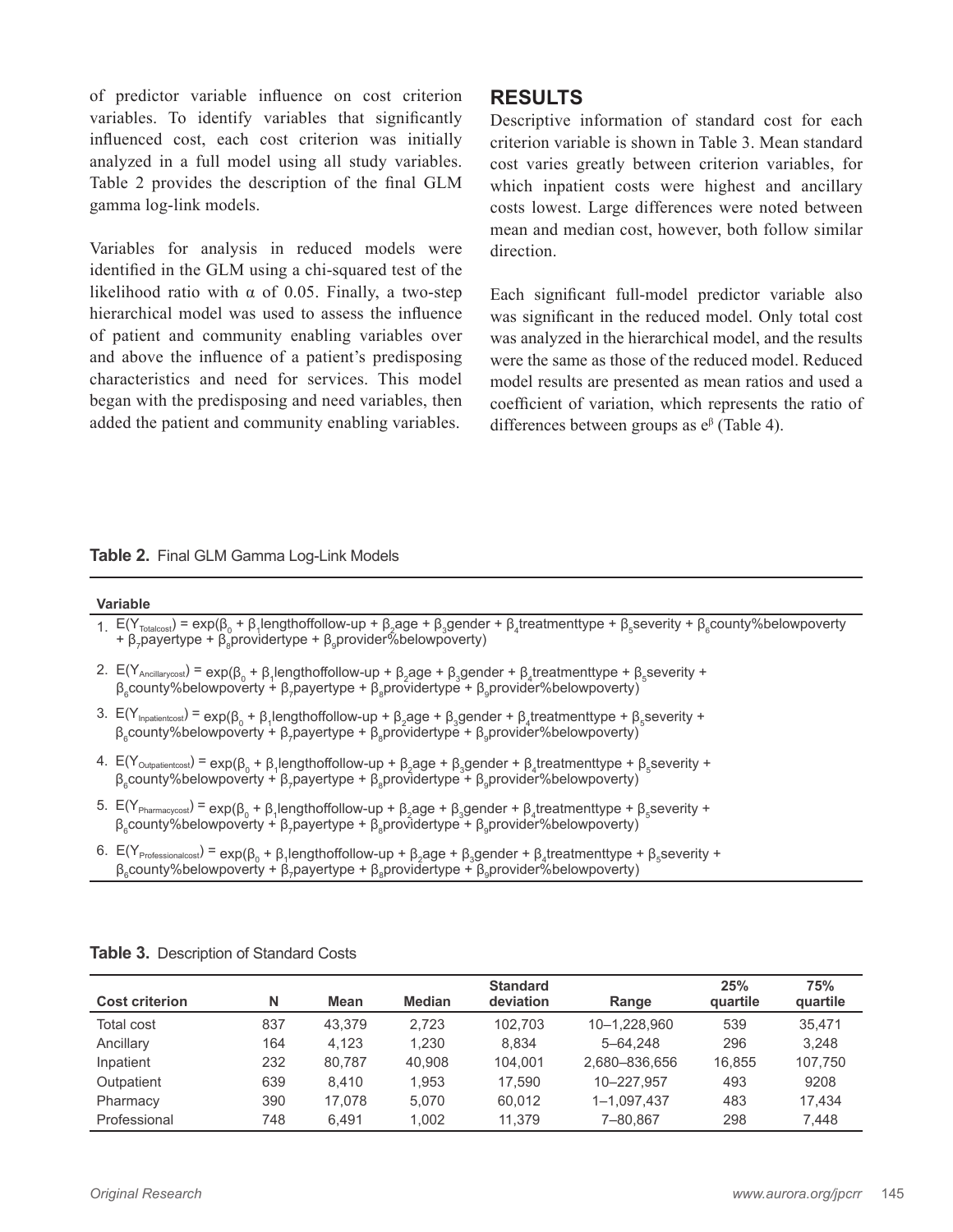| Predisposing                                                                                                                                                                                                                     | Reduced model standard claims cost                                                                        |                                                                                                    |                                                                                                           |                                                                                                                                              |                                                                                                 |                                                                                                             |  |  |
|----------------------------------------------------------------------------------------------------------------------------------------------------------------------------------------------------------------------------------|-----------------------------------------------------------------------------------------------------------|----------------------------------------------------------------------------------------------------|-----------------------------------------------------------------------------------------------------------|----------------------------------------------------------------------------------------------------------------------------------------------|-------------------------------------------------------------------------------------------------|-------------------------------------------------------------------------------------------------------------|--|--|
| characteristics*                                                                                                                                                                                                                 | <b>Total</b>                                                                                              | <b>Ancillary</b>                                                                                   | Inpatient                                                                                                 | <b>Outpatient</b>                                                                                                                            | <b>Pharmacy</b>                                                                                 | <b>Professional</b>                                                                                         |  |  |
| Age (decade)<br>$e^{\beta}$<br>95% CI<br>$P$ -value                                                                                                                                                                              | 0.92<br>$0.87 - 0.96$<br>0.007                                                                            | 0.98<br>$0.97 - 1.002$<br>0.08                                                                     | 0.88<br>$0.83 - 0.93$<br>< 0.0001                                                                         | 0.92<br>$0.88 - 0.97$<br>0.002                                                                                                               | 1.15<br>$1.07 - 1.23$<br>< 0.0001                                                               | 0.88<br>$0.84 - 0.91$<br>< 0.0001                                                                           |  |  |
| Gender<br>$e^{\beta}$<br>95% CI<br>$P$ -value<br>Length of follow-up<br>(months)                                                                                                                                                 | 1.66<br>$1.28 - 2.15$<br>0.0001                                                                           |                                                                                                    |                                                                                                           | 1.3<br>$1.04 - 1.64$<br>0.02                                                                                                                 |                                                                                                 |                                                                                                             |  |  |
| $\mathrm{e}^\beta$<br>95% CI<br>$P$ -value                                                                                                                                                                                       | 1.03<br>1.003-1.05<br>< 0.0001                                                                            |                                                                                                    | 0.98<br>$0.96 - 1$<br>0.05                                                                                | 1.06<br>$1.04 - 1.07$<br>< 0.0001                                                                                                            | 1.03<br>$1.05 - 0.03$<br>0.02                                                                   | 1.08<br>$1.07 - 1.09$<br>< 0.0001                                                                           |  |  |
| <b>Need</b><br>characteristics*                                                                                                                                                                                                  | <b>Total</b>                                                                                              | <b>Ancillary</b>                                                                                   | Inpatient                                                                                                 | <b>Outpatient</b>                                                                                                                            | Pharmacy                                                                                        | Professional                                                                                                |  |  |
| Treatment type<br>$e^{\beta}$<br>95% CI<br>P-value<br>Severity level 1<br>$e^{\beta}$<br>95% CI<br>P-value<br>Severity level 2<br>$e^{\beta}$<br>95% CI<br>$P$ -value<br>Severity level 3<br>$e^{\beta}$<br>95% CI<br>$P$ -value | 0.14<br>$0.06 - 0.26$<br>< 0.0001<br>0.41<br>$0.26 - 0.61$<br>0.0002<br>0.45<br>$0.34 - 0.61$<br>< 0.0001 | 0.24<br>$0.07 - 0.95$<br>0.02<br>0.35<br>$0.19 - 0.66$<br>0.001<br>0.32<br>$0.17 - 0.61$<br>0.0004 | 0.3<br>$0.2 - 0.45$<br>< 0.0001<br>0.28<br>$0.17 - 0.49$<br>< 0.0001<br>0.55<br>$0.41 - 0.74$<br>< 0.0001 | 0.19<br>$0.12 - 0.32$<br>< 0.0001<br>0.32<br>$0.20 - 0.51$<br>< 0.0001<br>0.47<br>$0.34 - 0.66$<br>< 0.0001<br>0.64<br>$0.44 - 0.92$<br>0.02 | 0.34<br>$0.17 - 0.67$<br>0.002<br>0.6<br>$0.39 - 0.93$<br>0.02<br>0.59<br>$0.35 - 0.96$<br>0.03 | 0.22<br>$0.12 - 0.36$<br>< 0.0001<br>0.47<br>$0.34 - 0.67$<br>< 0.0001<br>0.51<br>$0.41 - 0.63$<br>< 0.0001 |  |  |
| <b>Enabling</b><br>resources*                                                                                                                                                                                                    | <b>Total</b>                                                                                              | <b>Ancillary</b>                                                                                   | Inpatient                                                                                                 | <b>Outpatient</b>                                                                                                                            | Pharmacy                                                                                        | Professional                                                                                                |  |  |
| Provider type<br>$e^{\beta}$<br>95% CI<br>P-value<br>Provider % under                                                                                                                                                            | 0.71<br>$0.54 - 0.94$<br>0.018                                                                            | 0.46<br>$0.26 - 0.79$<br>0.005                                                                     | 0.73<br>$0.55 - 0.95$<br>0.02                                                                             | 0.56<br>$0.43 - 0.71$<br>< 0.0001                                                                                                            | 0.62<br>$0.44 - 0.89$<br>0.01                                                                   |                                                                                                             |  |  |
| poverty<br>$\mathsf{e}^\beta$<br>95% CI<br>$P$ -value                                                                                                                                                                            |                                                                                                           |                                                                                                    |                                                                                                           | 0.97<br>$0.96 - 0.99$<br>< 0.0001                                                                                                            | 0.95<br>$0.93 - 0.98$<br>0.002                                                                  |                                                                                                             |  |  |

**Table 4.** Estimated Reduced Model Summary Results for Standard Cost

*\*Determinants in Andersen's model of health care utilization.*

*CI, confidence interval; eβ, estimates of predictor variable effect size.*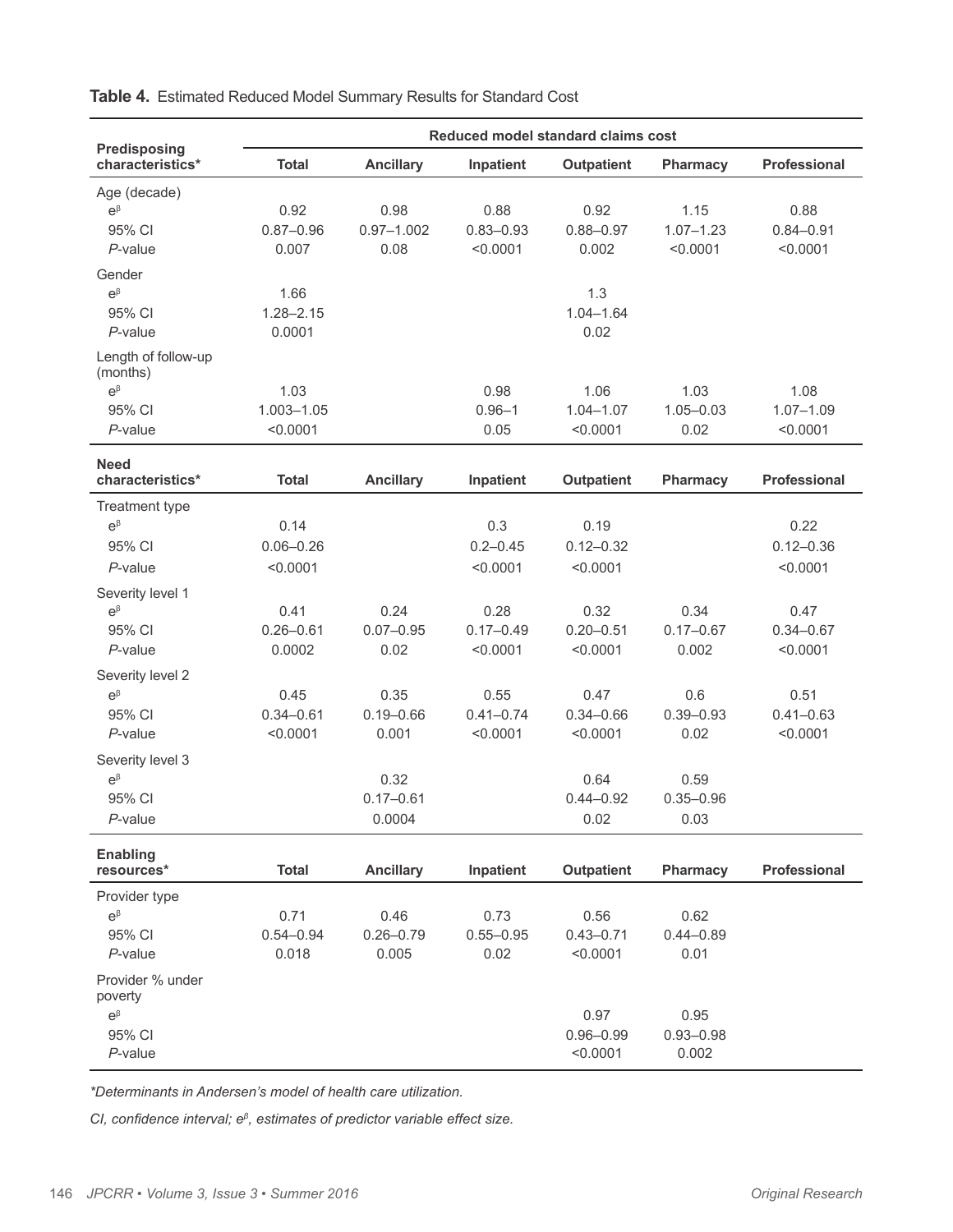## **Total Cost**

The average total cost for males was more than one and a half times the average total cost for females, and each additional month that a patient had claims present increased the average total cost by close to 2%. The average total cost of patients treated with only chemotherapy was 86% lower than the average total cost with both chemotherapy and HCT treatment. Patients with low illness severity (level 1) had a 59% lower average total cost than higher severity levels; patients with low- to mid-range severity (level 2) had a 55% less average total cost than higher levels of severity (3 and 4). Community provider's average total costs were 29% lower than average total costs of academic providers, and patients average total cost was 8% lower for every 10-year increase in patient age.

### **Ancillary Cost**

The average ancillary cost of patients with low illness severity (level 1) was 76% lower than the average ancillary cost of patients with high severity level 4, patients with mid-range severity levels (levels 2 and 3) had 66% and 68% lower average ancillary costs than patients with high severity (level 4). Community provider average ancillary costs were 54% lower than the average ancillary cost of academic providers.

#### **Inpatient Cost**

The average inpatient cost of patients treated with only chemotherapy was 70% lower than the average inpatient cost of both chemotherapy and HCT treatment. Patients with low illness severity (level 1) had a 72% lower average inpatient cost than patients with high severity (level 4), and patients with mid-range severity (level 2) had a 45% lower average inpatient standard cost than those with high severity (level 4). Community providers had 27% lower average inpatient cost than academic providers. Average inpatient cost was reduced by 12% for every 10-year increase in patient age, and each additional month that a patient had claims increased the average inpatient cost by close to 2%.

## **Outpatient Cost**

Males had 30% higher average outpatient cost compared to females, and each additional month that claims were present increased average outpatient cost by 5.5%. For each 10-year increase in age, average outpatient cost decreased by 7.6%. Patients treated with only chemotherapy had an 81% lower average outpatient cost than patients treated with both chemotherapy and HCT. Patients with low illness severity (level 1) had a 68% lower average outpatient cost than patients with high severity (level 4), patients with mid-range severity (level 2 or 3) had a 53% and 36% lower average outpatient cost, respectively, than those with high severity (level 4). Community providers had a 44% lower average outpatient cost than academic providers, and every 1% increase in the rate of poverty at the provider's location reduced average outpatient cost by 3%.

## **Pharmacy Cost**

For each 10-year increase in patient age, average pharmacy cost decreased by 15%. Each additional month that claims were present increased average pharmacy cost by 3%. Patients with low illness severity (level 1) had a 66% lower average pharmacy cost than patients with high severity (level 4); patients with mid-range severity (level 2 or 3) had a 40% and 41% lower average pharmacy cost, respectively, than those with high severity (level 4). Cost for community providers was 38% lower than the average pharmacy cost of an academic provider, and every 1% increase in the provider location poverty rate reduced average pharmacy cost by 5%.

## **Professional Cost**

Each additional month that a patient had claims present increased average professional cost by close to 8%. For each 10-year increase in age, average professional cost decreased by 12.5%. Patients treated with only chemotherapy had a 78% lower average professional cost than those treated with both chemotherapy and HCT. Patients with low illness severity (level 1) had a 53% lower average professional cost than patients with high severity (level 4), and patients with mid-range severity (level 2) had a 49% lower average professional cost than high-severity patients (level 4).

## **DISCUSSION**

The objective of this study was to identify and better understand factors associated with use of health services specific to patients diagnosed with acute myeloid leukemia and acute lymphoblastic leukemia. The overall health care cost burden of a patient is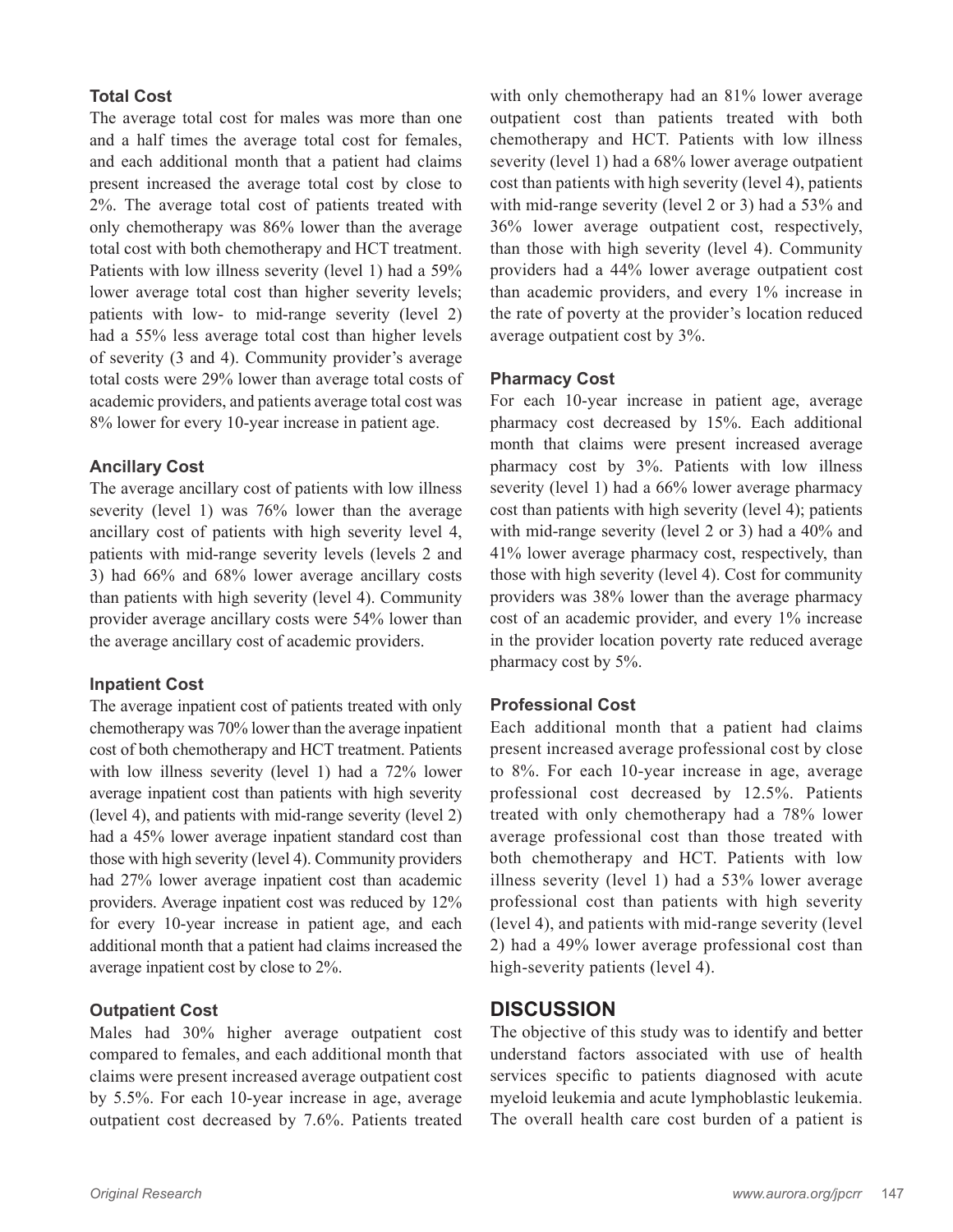determined by the type of service received, where it was received, who provided it and its duration. This study investigated ancillary, inpatient, outpatient, pharmacy and professional costs in addition to total cost in an attempt to distinguish how the cost of each type of service impacts the total cost to the patient. Acute leukemia patient characteristics of the study population were consistent with those reported nationally.15 Patient characteristics were consistent between each criterion, with a mean age of either 27 or 28 and a higher percentage of males, as would be expected from the higher rate of leukemia diagnoses in males. Such demographics are similar to national Surveillance, Epidemiology, and End Results (SEER) statistics, which report a higher percentage of men with acute leukemia diagnoses as well as both a younger acute lymphoblastic leukemia population and an older acute myeloid leukemia population.<sup>15</sup>

Our study found certain patient characteristics to be predictive of cost; however, it also revealed that health care costs of rare disease populations may not follow cost patterns for more common disease. Prior research identifies increasing age as a factor associated with higher health care utilization rates and costs.16 This study found that the younger age of an acute leukemia patient is associated significantly with higher average cost. Bertakis et al. identified a gender difference in the use of health care services, with a higher rate of use in women.<sup>17</sup> However, in this study population, men had higher costs. Billings et al. found higher rates of hospitalization in low-income areas attributed to less timely and effective outpatient care.18 For certain cost variables in our study the opposite was found, in that inpatient cost was lower in low-income areas.

Other study results were consistent with more typical health care cost patterns. Zweifel et al. reported cost of treatment to be an important driver of total cost, $19$ similar to our study's findings. Patients receiving treatment with HCT experienced significantly higher cost when compared to those treated only with chemotherapy. This finding is consistent with the identification of HCT as the procedure with the most rapidly increasing cost between 2004 and 2007.20 Advances in scientific knowledge have expanded HCT treatment to a variety of hematologic diseases and disorders; however, its high cost makes it vulnerable to cost containment. As expected, patients with higher severity of illness had higher cost associated with an increased need for health care services. In the Andersen model, socioeconomics is considered a factor that may impact how patients use health care services, with higher socioeconomic status supporting higher utilization.<sup>5</sup> Findings of this study support the theory of lower costs associated with lower utilization and lower socioeconomic status. Finally, the direction of study findings were not consistent between the different types of services received and underscore the complexity of understanding the factors that drive the total cost outcome.

### **Study Limitations**

The study's research design was restricted because of the limitations of data available in the WHIO administrative claims database. Data censoring due to death and changes in patient insurance influence the amount of follow-up claims data available, and such causes were not delineated in the database. The study population was defined by a subset of Wisconsin insurance claims and did not include patients who did not pay with insurance or used insurance administered from a different U.S. state. Patient ZIP code was available at the county level only, and its specificity was reduced. Assessment of interactions was outside the scope of the analysis due to the number of potential combinations. Finally, analysis of cost data was complex due to its tendency to be skewed, with long, right tails, multiple zero values and large differences in rates of health services utilization causing a higher proportion of heath care cost to be attributed to a smaller group of patients, and a non-normal distribution of data.

## **CONCLUSIONS**

Health care costs of less common diseases such as acute leukemia may not follow patient characteristic patterns found in more common disease populations. Using Andersen's behavioral model of health care utilization, study variables were identified that represent patient and community factors expected to influence cost. Based on a generalized linear model fitting gamma-distributed data with log-link technique, individual and community factors were found to be significant predictors within each cost criterion and